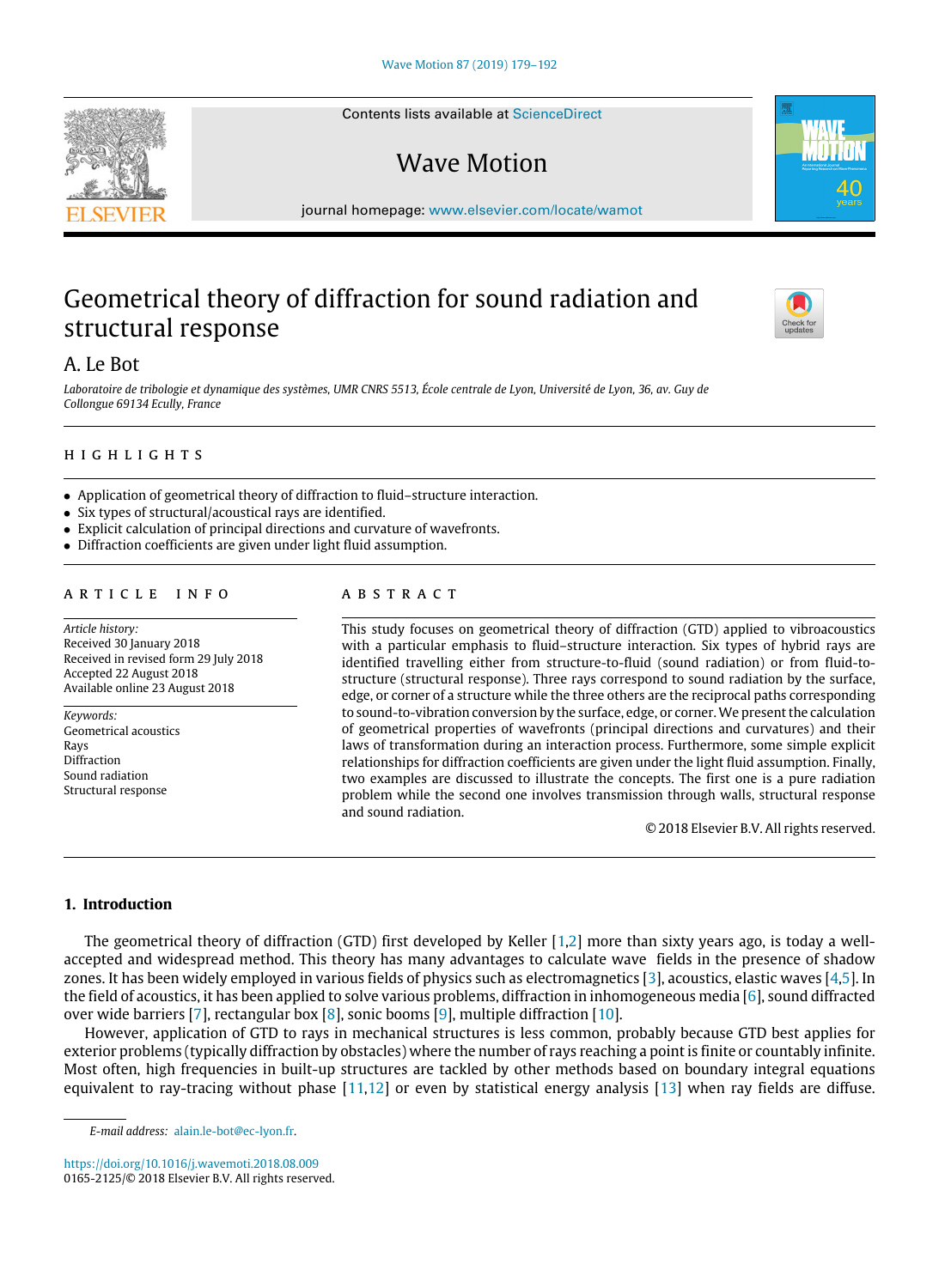In bounded domains, GTD is generally implemented by ray-tracing like in room acoustics [\[14](#page-13-13)]. But in vibroacoustics, a further difficulty arises. Ray methods require to introduce simultaneously acoustical rays as well as structural rays. Since the conversion of a structural ray into acoustical ray (sound radiation) and conversely (structural response), may occur, we must admit the existence of hybrid rays.

Interaction processes between structural vibrations and acoustics are well-known. For instance, an overview of these processes described by means of a wave approach can be found in [[15](#page-13-14)[,16](#page-13-15)]. The problem of transmission of acoustical rays through finite plane plate using GTD including all diffraction effects is touched on in [[17\]](#page-13-16). These authors identify four types of hybrid structural–acoustical rays associated with edge radiation and phase matched leakage of structure modes and their reciprocal rays. The coupling coefficients are not available in closed-form relationships but have been extracted from numerical simulations based on a fine resolution of governing equations.

The purpose of this study is to apply the geometrical theory of diffraction to sound radiation and structural response. GTD is here taken in its wider sense, that is a phase is attached to rays. The study is focused on the interaction process between structures and the surrounding acoustical medium. It is found that there exists six types of hybrid rays *i.e.* rays travelling in both structure and fluid.

The outline of the present paper is as follows. In Section [2,](#page-1-0) some general concepts such as ray field decomposition, the locality principle and canonical problems are introduced. These concepts are rather common in the literature in ray theories but here, they are described in the context of fluid–structure interaction. In Section [3](#page-1-1), a review is done of all rays specific to radiation and absorption processes. This section is limited to these new rays and classical ones ever presented in the literature are not described. In Section [4](#page-3-0), the relationships for fields attached to structural and acoustical rays are derived. Some relationships for the radii of curvature of wavefronts and the diffraction coefficients and are given in Sections [5](#page-4-0) and [6](#page-8-0). Finally, two applications are studied, radiation of sound from plates in Section [7](#page-9-0) and transmission of sound through plates in Section [8](#page-10-0).

#### **2. General concepts**

<span id="page-1-0"></span>Rays are usually introduced as a first order development of the field in powers of 1/*k* where *k* is the wavenumber. The underlying assumption is that the field magnitude does not vary significantly over a wavelength. This condition usually applies at high frequencies that is when the wavelength is small compared with the typical length of system. In the case of vibrating plates immersed in a fluid, both wavelengths of structural and acoustical waves must be short.

The present study is limited to the interaction of vibration in plane plates with sound in air. In-plane motion in plates does not appear in the continuity equation at fluid–structure interface. The out-of-plane motion (flexural vibration) is therefore the only vibration directly responsible of interaction with fluid. However, in-plane motion may indirectly interact with fluid because of wave mode conversion during reflection at edges. But for the sake of simplicity, we shall not consider rays attached to in-plane waves. In the same spirit, creeping rays are not considered in what follows. Creeping rays are generated when an acoustical ray impinges on obstacle at grazing incidence. They are particularly important for curved structures but are of no importance for plane plates. Finally, the light fluid assumption will be systematically used after Section  $6$ . The light fluid assumption allows the derivation of some simple closed-form relationships for diffraction coefficients avoiding the use of more general but more elaborated complex integrals.

A field is attached to each ray. And, at any point, the total field is simply obtained by summing all fields of individual rays passing through that point. Indeed, the nature of the field depends on the system. In fluid, the field is the acoustical pressure *p* whereas in structures, the field is the transverse displacement v. The choice of *p* and v for the field is not the only one possible. Other possibilities could be the acoustical potential, the transverse velocity of structure. . . Such another choice would not deeply modify the present analysis but only the expressions of diffraction coefficients.

An interesting consequence of the high frequency assumption is that all phenomena become local. Any interaction process involving several waves such as reflection, refraction, diffraction, only depends on the local geometry of the system and wavefronts. This is named the locality principle. The main interest of the locality principle is that the study of a complex problem involving several interaction processes may be split up into some simpler canonical problems. A canonical problem usually deals with a single difficulty. It has same local geometry as the complex problem, but extrapolated in such a manner that a closed-form solution is obtained. Many examples of canonical problems may be found in the related literature in optics or in acoustics. In Section [6](#page-8-0), several references will be quoted for canonical problems related to vibroacoustics.

#### **3. Review of rays in vibroacoustics**

<span id="page-1-1"></span>It is well-known that ray paths follow Fermat's principle. The law of reflection, equality of incidence and reflection angles, and Snell's law of refraction are all derived from this simple principle. But the most original contribution of the geometrical theory of diffraction is to extend this principle and to show the existence of many further kinds of rays such as diffracted rays, creeping rays and so some others.

Generalized Fermat's principle may be enunciated as follows. Consider a path between two points **a** and **b**. This path is assumed to be regular except at a point **p** where may occur reflection, refraction, or diffraction. This point **p** is constrained to be on a surface, edge, or vertex. We define the optical path *L* of the ray as the phase shift

$$
L = \int k\mathbf{u} \cdot d\mathbf{s} \tag{1}
$$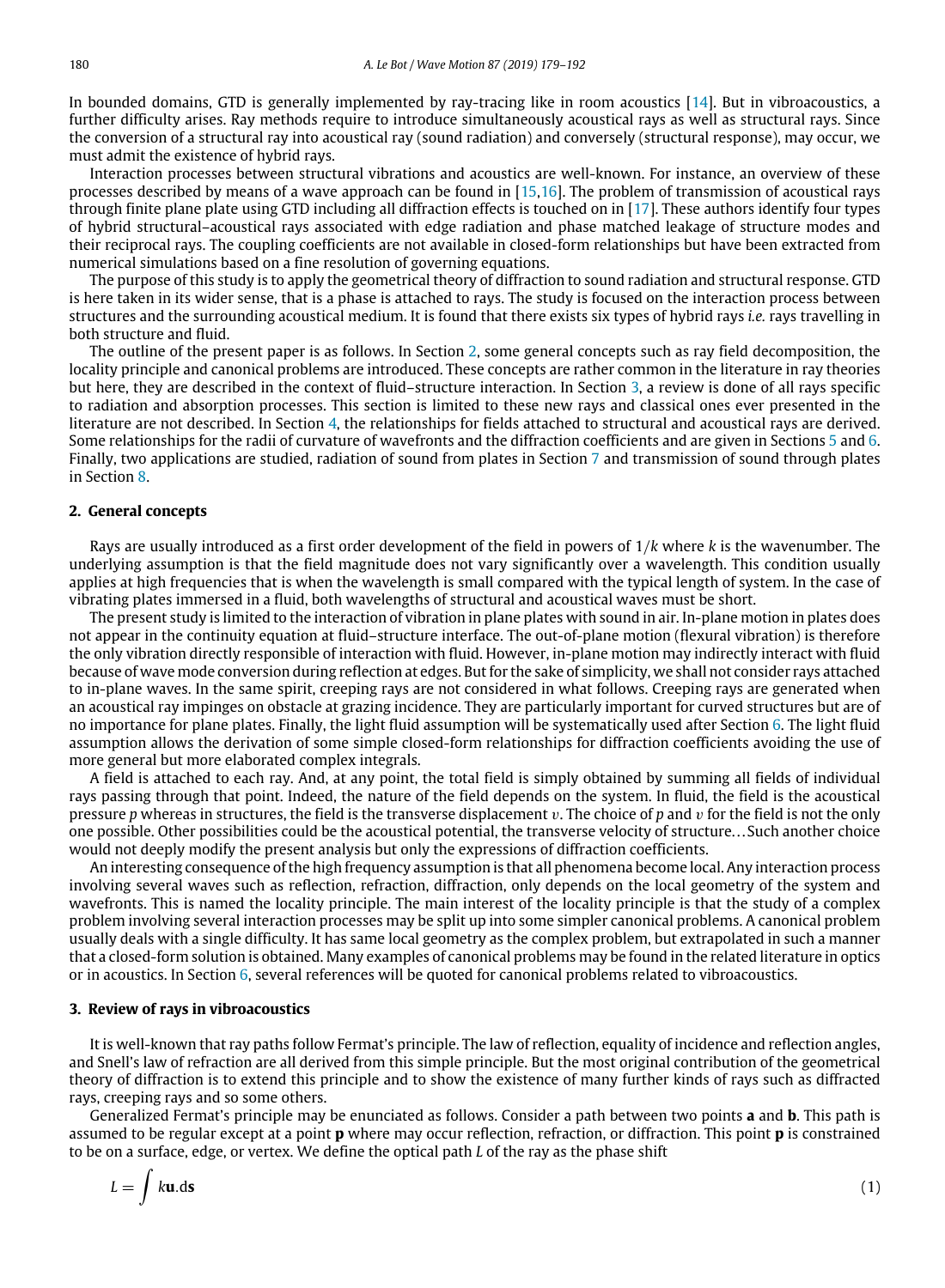

<span id="page-2-1"></span>**Fig. 1.** Generalized Fermat's principle, the path **a**, **p**, **b** is stationary. The singular point **p** is constrained to lie on a surface, edge or vertex.

<span id="page-2-2"></span>

**Fig. 2.** Radiation of a supersonic structural ray, the acoustical ray starts with an emission angle  $\theta_0$  defined in Eq. [\(6](#page-2-0)).

<span id="page-2-3"></span>where the integral is performed over the path  $\mathbf{a} - \mathbf{p} - \mathbf{b}$ ,  $\mathbf{u}$  is the unit vector tangent to the path,  $\omega$  the circular frequency, *c* the phase speed, and  $k = \omega/c$  the wavenumber which may vary along the path. Fermat's principle states that the actual optical path is stationary

$$
\delta L = 0 \tag{2}
$$

for infinitesimal variation δ**s** of the path where **a** and **b** are fixed. By denoting **u** <sup>−</sup>, **u** <sup>+</sup> the left and right unit vectors tangent to the singular point **p**, *k* <sup>−</sup> (respectively *k* <sup>+</sup>) the wavenumber on section **a** − **p** (respectively **p** − **b**) ([Fig.](#page-2-1) [1\)](#page-2-1), integration by parts of Eq. ([2](#page-2-2)) leads to

$$
\int k\mathbf{u} \cdot d(\delta \mathbf{s}) = k^+ \mathbf{u} \cdot \delta \mathbf{b} - k^+ \mathbf{u}^+ \cdot \delta \mathbf{p} + k^- \mathbf{u}^- \cdot \delta \mathbf{p} - k^- \mathbf{u} \cdot \delta \mathbf{a} - \int \delta \mathbf{s} \cdot d(k\mathbf{u}) = 0
$$
\n(3)

But  $\delta \mathbf{a} = \delta \mathbf{b} = 0$ , it yields

<span id="page-2-4"></span>
$$
\int \delta \mathbf{s} \cdot d(k\mathbf{u}) = 0 \quad \text{for all } \delta \mathbf{s} \tag{4}
$$

$$
(k^- \mathbf{u}^- - k^+ \mathbf{u}^+).\delta \mathbf{p} = 0 \quad \text{for all } \delta \mathbf{p} \tag{5}
$$

The first condition simplifies to  $d(k**u**) = 0$ . In homogeneous media (*k* constant) **u** is constant and therefore the path is straight. The second relationship imposes a condition on position of point **p** that we shall investigate hereafter.

Let us now confine the discussion to vibroacoustics. A plane plate with normal **n** is immersed in a fluid. The subscript *s* refers to the structure (plate) and the subscript *f* to the fluid. We denote  $c_s$  the phase speed of structural rays and  $c_f$  that of sound rays.

Consider a structural ray travelling inside the plate in direction **u** <sup>−</sup> as shown in [Fig.](#page-2-3) [2](#page-2-3). This ray may radiate a sound ray at point **p** in direction **u** <sup>+</sup>. When applying Eq. [\(5](#page-2-4)) to this situation, δ**p** belongs to the plate plane. Since Eq. [\(5](#page-2-4)) applies for all δ**p** verifying  $\delta{\bf p}.{\bf n}=0$  then  ${\bf u}^-/c_s-{\bf u}^+/c_f=\lambda{\bf n}.$  In particular  ${\bf u}^+$  belongs to the  ${\bf u}^-$  ,  ${\bf n}$ -plane. Writing  ${\bf u}^+=\sin\theta_0{\bf u}^-+\cos\theta_0{\bf n}.$ we get

<span id="page-2-0"></span>
$$
\sin \theta_0 = \frac{c_f}{c_s} \tag{6}
$$

It follows that a sound ray exists only if  $c_s>c_f$ , that is the structural ray is supersonic. The acoustical ray is then emitted in the plane  $\mathbf{u}^-$ , **n** with an emission angle  $\theta_0$ .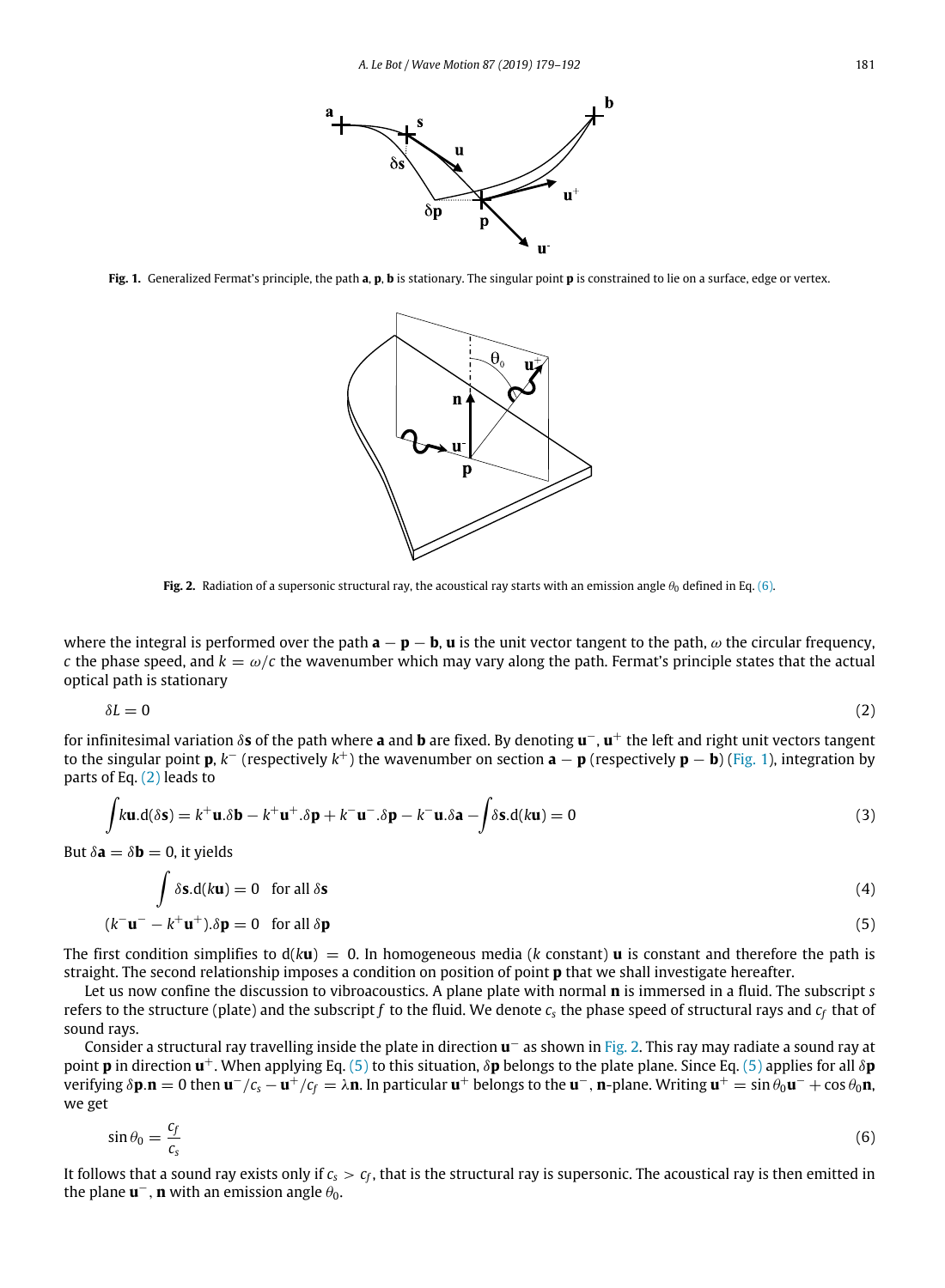

<span id="page-3-2"></span>**Fig. 3.** Diffraction of a structural ray by edge, the acoustical ray lies in a Keller's cone which angle  $\theta$  is given in Eq. ([7\)](#page-3-1).



**Fig. 4.** Diffraction of a structural ray a corner, the acoustical ray may follow any direction.

<span id="page-3-3"></span>Consider now a structural ray impinging on a plate edge with tangent vector **t** as shown in [Fig.](#page-3-2) [3.](#page-3-2) The sound ray starts from the edge at a point **p**. As  $\delta$ **p** is colinear to **t**,  $\delta$ **p** =  $\lambda$ **t** and Fermat's principle reads ( $u^-/c_s - u^+/c_f$ ). $t = 0$ . By letting  $\cos\varphi=\bf{u}$  <sup>−</sup>. **t** where  $\varphi$  is the incidence angle and  $\cos\theta=\bf{u}^+$  . **t** where  $\theta$  is the elevation angle of emission, this reads

$$
\cos \theta = \frac{c_f}{c_s} \cos \varphi \tag{7}
$$

while the azimuthal angle of emission  $\alpha$  can take any value. The diffracted ray belongs to Keller's cone of axis **t** and angle  $\theta$ given by Eq. ([7](#page-3-1)). Note that for supersonic structural ray ( $c_s > c_f$ ), there is always a diffracted ray. But in the subsonic case, no diffraction occurs for incidence  $\varphi <$  arccos  $c_{\text{s}}/c_{\text{f}}$ .

Finally, consider a structural ray impinging on a plate corner as shown in [Fig.](#page-3-3) [4.](#page-3-3) The point **p** is fixed therefore  $\delta \mathbf{p} = 0$ . Eq. [\(5](#page-2-4)) is satisfied for any diffracted direction **u** <sup>+</sup>. A corner diffracts structural rays in all directions in the acoustical medium. More generally this is the case for any singular point such as force point, attachment point of additional mass or stiffness, or small hole.

By virtue of reciprocity, all previously determined paths can be inverted. It follows that acoustical rays hitting the plate with the particular incidence  $\theta_0$  are absorbed and transformed into structural rays. In a similar way, acoustical rays reaching a plate edge are also absorbed for any incidence in the subsonic case and incidence  $\theta>$  arccos  $c_f/c_s$  in the supersonic case. Finally, absorption by corner or any singular points occurs for any incidence.

Thus, there exists six types of hybrid rays *i.e.* rays travelling in both fluid and structure. They appear in vibroacoustics each time a structure radiates or absorbs acoustical energy. But all other classical rays may be required in practice.

## **4. Field of rays**

<span id="page-3-0"></span>In this section, fields attached to rays are derived. This calculation is performed in two separated steps, the field phase and its magnitude.

Along a ray, the phase shift ∆ϕ between two points separated by a distance *r* is simply the optical length

$$
\Delta \varphi = k_{\alpha} r \tag{8}
$$

where  $k_{\alpha} = \omega/c_{\alpha}$  with  $\alpha = s$ , f.

The magnitude of the field is determined by applying the principle of conservation of energy in a ray beam.

<span id="page-3-4"></span><span id="page-3-1"></span>
$$
^{(8)}
$$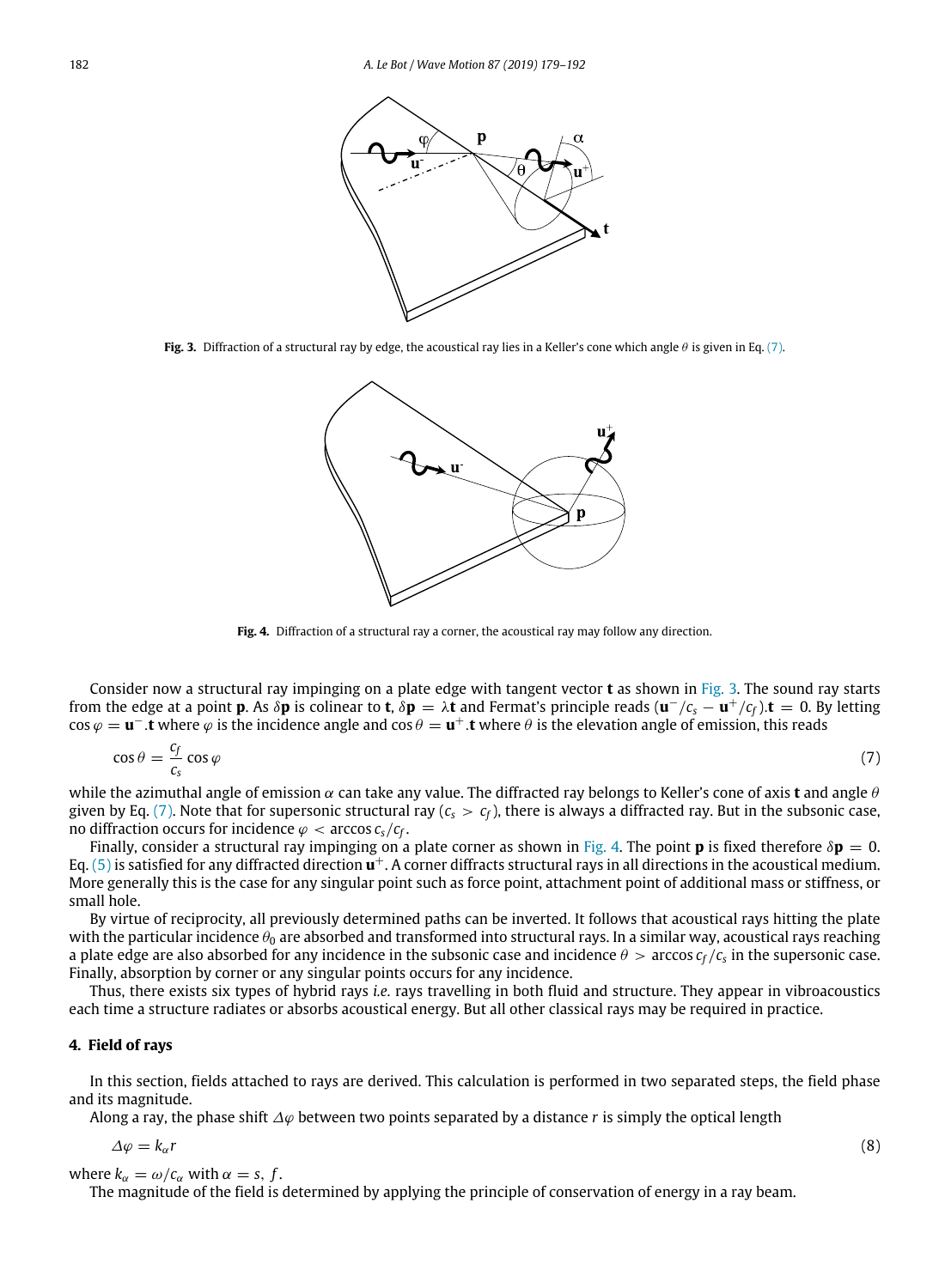

<span id="page-4-3"></span>**Fig. 5.** Energy balance in a beam of rays, (a) in plate, (b) in fluid.

<span id="page-4-1"></span>Consider first the case of a plate and a ray beam of angle  $d\theta$  as shown in [Fig.](#page-4-1) [5a](#page-4-1). The structural intensity is denoted by *I*. If the wavefront has radius of curvature  $\rho$ , all rays passing through that wavefront stem from a same point located at distance  $\rho$  in normal direction behind the wavefront. At a distance *r* (resp.  $r + dr$ ) ahead of the wavefront, the radius of curvature is  $\rho + r$  (resp.  $\rho + r + dr$ ). In the infinitesimal element  $(\rho + r)dr d\theta$ , the ingoing power is  $(\rho + r)dr d\theta$  whereas the outgoing power is  $(ρ + r + dr)(I + dI)dθ$ . Dissipation by structural damping induces a dissipated power proportional to  $(ρ + r)Idθdr$ . Similarly, sound radiation imposes an additional loss. Let 2*m<sup>s</sup>* be the total attenuation factor. Neglecting second order terms, the energy balance reads

$$
\frac{\mathrm{d}I}{\mathrm{d}r} + \frac{1}{\rho + r} I(r) + 2m_s I(r) = 0 \tag{9}
$$

with the solution

$$
I(r) = I(0)\frac{\rho}{\rho + r} \exp(-2m_s r) \tag{10}
$$

A ray is a travelling wave. In particular the proportionality *I*  $\propto$   $|v|^2$  holds where  $v$  is the plate deflection. Since,  $|v| \propto \sqrt{I}$  and the phase of  $v$  is given in Eq.  $(8)$  $(8)$ , we finally obtain the deflection field as

$$
v(r) = v(0)\sqrt{\frac{\rho}{\rho + r}} \exp(i\bar{k}_s r) \tag{11}
$$

where i  $=\sqrt{-1}$  and  $\bar{k}_s=k_s+{\rm i}m_s$  is the complex structural wavenumber. In [Appendix](#page-12-0) [A](#page-12-0), some explicit relationships for  $k_s$ and *m<sup>s</sup>* are given in both cases of subsonic and supersonic waves.

In the case of acoustical rays, an additional difficulty arises from the presence of two principal radii of curvature for wavefronts. Let denote by  $\rho_1$  and  $\rho_2$  these radii. At a distance *r* (resp. *r* + d*r*) ahead of the wavefront the radii becomes  $\rho_1$  + *r* and  $\rho_2 + r$  (resp.  $\rho_1 + r + dr$  and  $\rho_2 + r + dr$ ) as shown in [Fig.](#page-4-1) [5](#page-4-1)b. Considering that acoustical rays loss some energy due to the atmospheric absorption with an attenuation factor *m<sup>f</sup>* , the energy balance is

$$
\frac{dI}{dr} + \frac{1}{\rho_1 + r} I(r) + \frac{1}{\rho_2 + r} I(r) + 2m_f I(r) = 0
$$
\n(12)

with the solution

$$
I(r) = I(0) \frac{\rho_1 \rho_2}{(\rho_1 + r)(\rho_2 + r)} \exp(-2m_f r)
$$
\n(13)

Finally, the pressure field *p* is obtained by

<span id="page-4-2"></span>
$$
p(r) = p(0)\sqrt{\frac{\rho_1 \rho_2}{(\rho_1 + r)(\rho_2 + r)}} \exp(i\bar{k}_f r)
$$
\n(14)

where  $\bar{k}_f=k_f+{\rm i} m_f$  is the complex acoustical wavenumber. This field is a spherical wave when  $\rho_1=\rho_2$ , a cylindrical wave when  $\rho_2 \to \infty$  and a plane wave when  $\rho_1 \to \infty$ ,  $\rho_2 \to \infty$ .

#### **5. Radius of curvature**

<span id="page-4-0"></span>Let us examine how the wavefronts are transformed during a fluid–structure interaction. A wavefront is determined by the principal radii of curvature but also the orientation of the principal directions in the plane normal to the ray. In general, fluid–structure interaction modifies the ray direction, the principal directions of wavefront, and the principal radii of curvature. Since the modification of ray direction has been outlined in Section [3,](#page-1-1) the remaining question is therefore to determine the principal directions and the curvatures of wavefronts after transformation.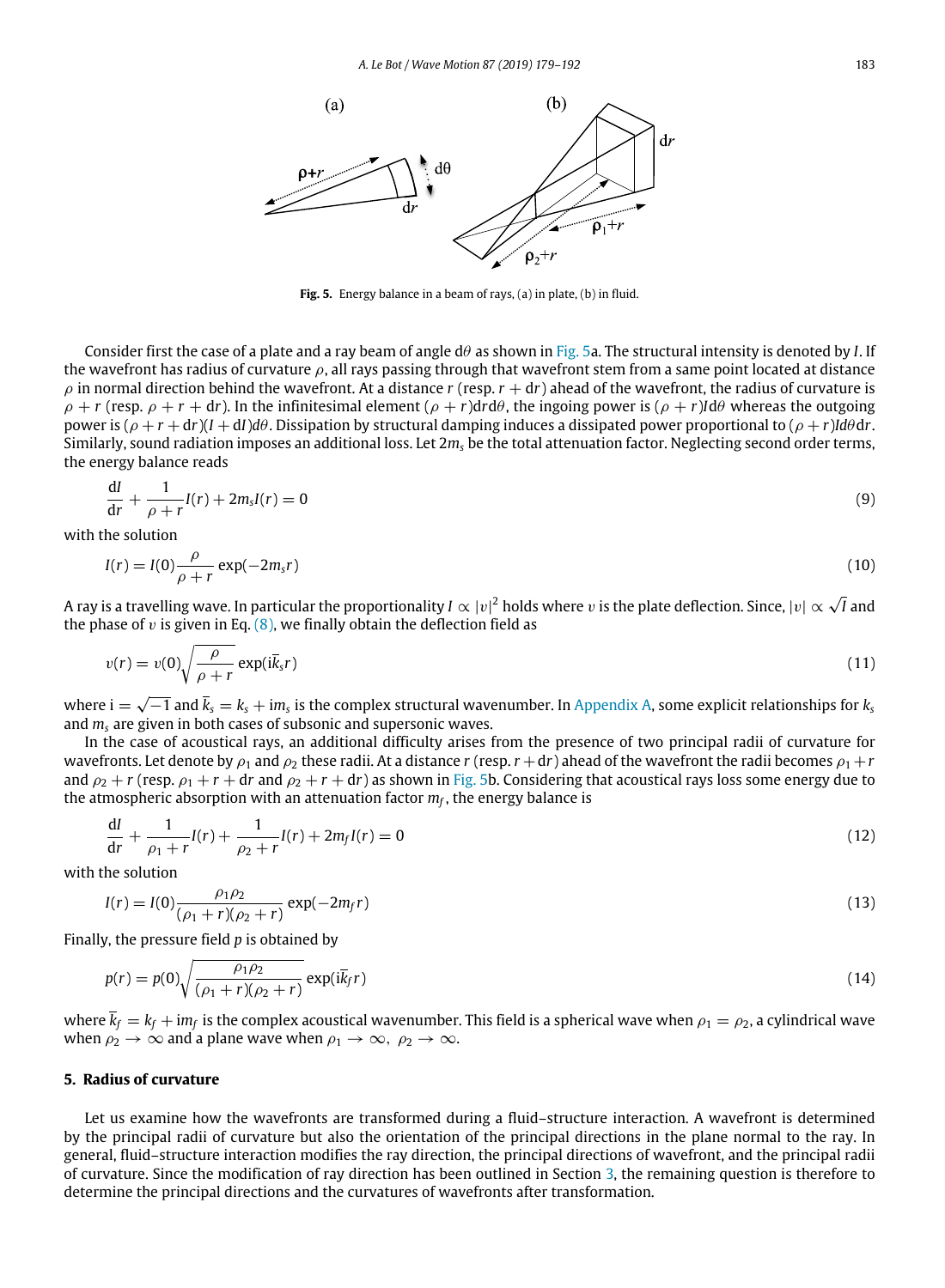

<span id="page-5-0"></span>**Fig. 6.** Geometry of wavefront. (a) Euler's formula: 1 and 2 principal directions;  $\rho_1$ ,  $\rho_2$  principal radii of curvature;  $\rho$  radius of curvature in a normal plane inclined by  $\psi$  to direction 1. (b): Meusnier's theorem:  $\rho_n$  radius of curvature in normal plane;  $\rho$  radius of curvature in a plane inclined by  $\beta$  to the normal plane.



<span id="page-5-1"></span>**Fig. 7.** Wavefronts for supersonic structural ray radiating acoustical rays. The acoustical wavefront at **r** is a cone of axis **n** with a straight generating line normal to the ray.

Wavefronts are defined as surfaces of all points of the bundle rays having same phase ([Fig.](#page-5-0) [6](#page-5-0)a). A wavefront is normal to the ray direction. For each normal plane defined by the ray direction and any transverse direction, the intersection with the wavefront forms a curve whose radius of curvature is noted  $\rho$ . The principal directions 1 and 2 are the two transverse directions for which the radii of curvatures  $\rho_1$  and  $\rho_2$  reach their maximum and minimum values. The principal directions are orthogonal. If a normal plane is inclined by  $\psi$  relative to direction 1, the radius of curvature  $\rho$  verifies Euler's formula  $1/\rho = \cos^2 \psi/\rho_1 + \sin^2 \psi/\rho_2$ . Another important result is the so-called Meusnier's theorem [\(Fig.](#page-5-0) [6](#page-5-0)b). Let  $\rho_n$  be the radius of curvature at **r** in a normal plane and  $\rho$  the radius of curvature of the curve intersection with a plane that makes angle  $\alpha$ with the normal and has the same tangent at **r**. Then Meusnier's theorem states that  $\rho = \rho_n \cos \beta$ .

Let us consider the case of an acoustical ray radiated by a supersonic structural ray. Assuming that the radius of curvature of the structural wavefront at point **p** is  $\rho^-$  ([Fig.](#page-5-1) [7\)](#page-5-1), the optical path from the source **s** to **p** is  $k_s\rho^-$ . In the fluid, the ray seems to stem from a point  $s'$  located below the plate at a distance  $r'=\rho^-k_s/k_f=\rho^- \sin\theta_0$  (after Eq. [\(7](#page-3-1))) in the radiated direction. The set of all points **s'** for various points **p** forms a cone of vertex **s**, axis **n** and half-angle  $\beta = \pi/2 - \theta_0$ . Since the acoustical path from **s** ′ to **p** equals the structural path from **s** to **p**, **s** ′ has same phase as **s**. This cone is therefore an equiphase surface. The acoustical wavefront at **p** being an equiphase surface is also a cone of same axe and half-angle. The principal directions of this cone are firstly, the tangent in the plate plane (this is also the tangent to the structural wavefront at **p**) and secondly the generating line passing through **p**. The calculation of the curvatures of a cone is classical. Meusnier's theorem states that the radius of curvature in the section normal to the generating line at **p** is  $\rho_1^+=\rho^-/\cos\beta$  since  $\rho^-$  is the radius of the circle normal to **n** of centre **s**. This gives the first principal curvature. The second principal curvature is zero since the generating line of a cone is straight. The radii of curvature in the principal directions are therefore

$$
\rho_1^+ = \rho^- / \sin \theta_0 \tag{15}
$$
\n
$$
\rho_2^+ = \infty \tag{16}
$$

Setting  $\rho_2^+\to\infty$  in Eq. [\(14](#page-4-2)), the pressure field at a point **r** located at distance  $r$  from **p** in direction  $\theta_0$  [\(Fig.](#page-5-1) [7](#page-5-1)) is

$$
p(\mathbf{r}) = p(\mathbf{p}) \sqrt{\frac{\rho_1^+}{\rho_1^+ + r}} \exp(i\overline{k}_f r) \tag{17}
$$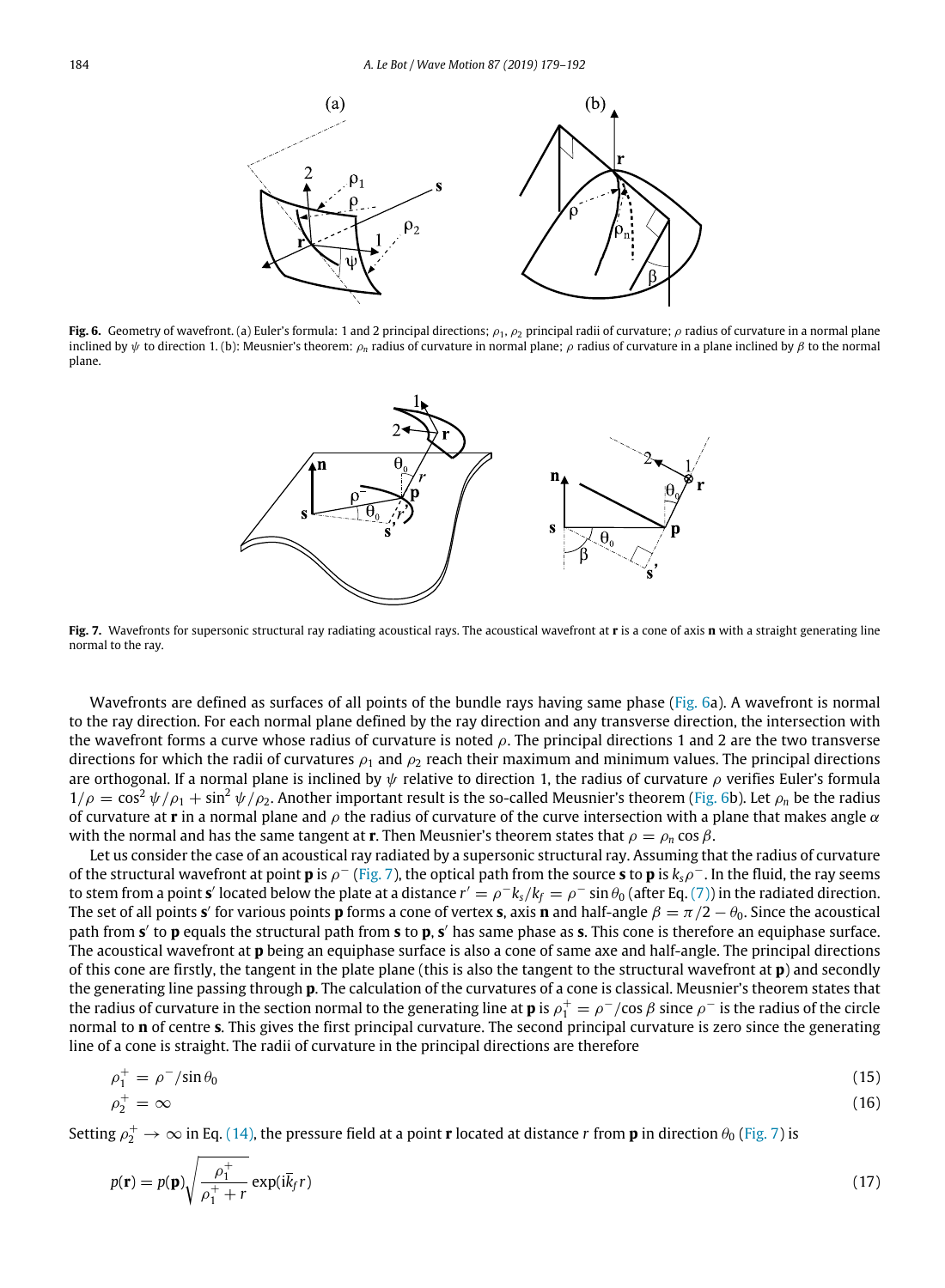

<span id="page-6-0"></span>**Fig. 8.** Wavefronts for acoustical rays under incidence  $\theta_0$  converted into structural rays. The structural wavefront at **p** is the curve intersection of the incident acoustical wavefront and the plate.



<span id="page-6-1"></span>**Fig. 9.** Wavefronts for structural rays diffracted by edges. The acoustical wavefront at **r** is a cone of axis **t** with a curved generating line.

Now substituting the above value of  $\rho_1^+$  and defining the detachment coefficient  $L_f$  such that  $p({\bf p})=L_fv({\bf p})$  where  $v({\bf p})$  is the transverse deflection at **p**, it yields

<span id="page-6-2"></span>
$$
p(\mathbf{r}) = v(\mathbf{p})L_f \sqrt{\frac{\rho^-}{\rho^- + r \sin \theta_0}} \exp(i\bar{k}_f r)
$$
\n(18)

The detachment coefficient *L<sup>f</sup>* will be determined in Section [6](#page-8-0).

The reciprocal problem is easier ([Fig.](#page-6-0) [8\)](#page-6-0). When an acoustical ray impinges on the plate at incidence  $\theta_0$ , all points located on the intersection of the incident acoustical wavefront and the plate plane have same phase. This curve is therefore the wavefront of the structural ray. Consider the normal plane defined by the ray direction and the tangent to wavefront at **p** in the plate plane. Let us denote  $\rho^-$  the radius of curvature of the acoustical wavefront in this normal plane. If this normal plane makes angle  $\psi$  with the principal direction 1 of the incident wavefront, then by Euler's formula  $1/\rho^-$  =  $\cos^2\psi/\rho_1^-+\sin^2\psi/\rho_2^-$  with  $\rho_1^-$  ,  $\rho_2^-$  being the radii of curvature in principal directions. Now, let  $\rho^+$  be the radius of curvature at **p** of the curve intersection of wavefront and plate plane. By Meusnier's theorem

$$
\rho^+ = \rho^- \sin \theta_0 \tag{19}
$$

After Eq. ([11](#page-4-3)), the structural field at a point **r** at distance *r* from **p** ([Fig.](#page-6-0) [8\)](#page-6-0), is then

<span id="page-6-3"></span>
$$
v(\mathbf{r}) = p(\mathbf{p})L_s \sqrt{\frac{\rho^- \sin \theta_0}{\rho^- \sin \theta_0 + r}} \exp(i\overline{k}_s r)
$$
\n(20)

where  $L_s$  is the attachment coefficient defined by  $v(\mathbf{p}) = L_s p(\mathbf{p})$  (see Section [6](#page-8-0)).

When a structural ray is diffracted into the fluid by an edge, we denote by  $\rho^-$  the radius of curvature of the structural wavefront in the plate plane at point **p** on the edge ([Fig.](#page-6-1) [9](#page-6-1)). We must determine the principal directions of the acoustical wavefront and their normal radius of curvatures noted  $\rho_1^+$  and  $\rho_2^+$ . All acoustical rays in the Keller's cone start with same initial phase. The circles normal to the edge (axis of the cone) are thus equiphased. The radius of curvature equals the circle radius, and since **p** is the vertex of Keller's cone, we get  $\rho_1^+=0$ . In addition, in the fluid, the ray seems to start from a fictitious source **s'** located below **p** in the diffracted direction. The distance  $\rho_2^+ = |\mathbf{p} - \mathbf{s}'|$  is given by the following argument. Consider an infinitesimal variation  $\delta$ **p** of the diffracting point on the edge. The variation d $\varphi$  of incidence is given by  $|\delta{\bf p}|=\rho^-$ d $\varphi$ /sin  $\varphi$ where  $\varphi$  is the incidence angle. In the same way, this must equal the variation for the corresponding infinitesimal angle d $\theta$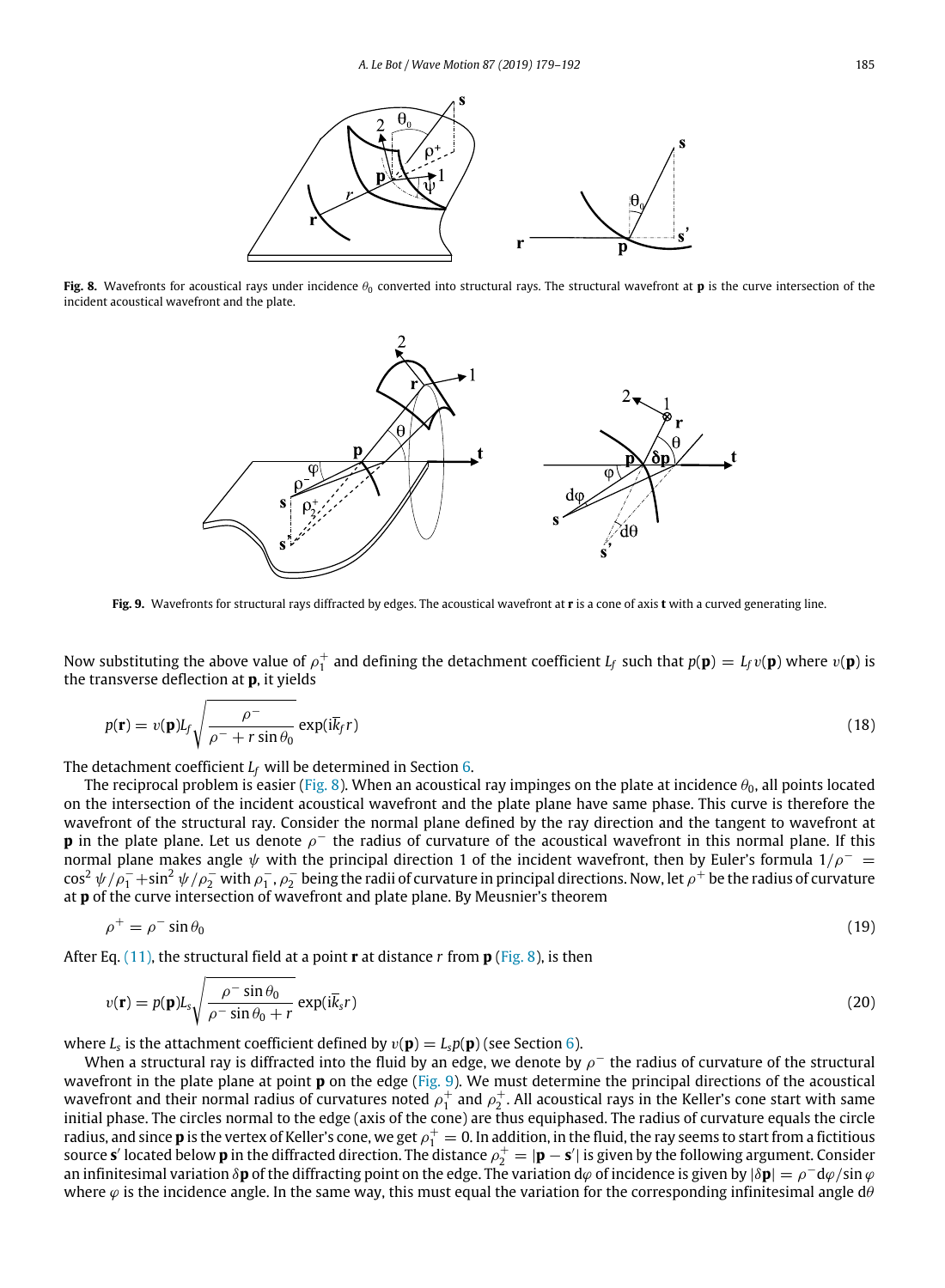

<span id="page-7-1"></span>**Fig. 10.** Wavefronts for acoustical rays diffracted into structural rays by plate edges.

<span id="page-7-0"></span>where  $\theta$  is the emission angle. So,  $\rho^-$ d $\varphi/$ sin  $\varphi=\rho_2^+$ d $\theta/$ sin $\theta$  and finally, differentiating Eq. [\(7\)](#page-3-1), it yields

$$
\rho_1^+ = 0 \tag{21}
$$
\n
$$
\rho_2^+ = \rho^{-1} \frac{k_f}{l} \frac{\sin^2 \theta}{l^2} \tag{22}
$$

$$
\rho_2^+ = \rho^- \frac{\kappa_f}{k_s} \frac{\sin \theta}{\sin^2 \varphi} \tag{22}
$$

The wavefront is therefore a cone about the edge with a curved generating line. The principal directions are drawn in [Fig.](#page-6-1) [9](#page-6-1). Following Eq. [\(14\)](#page-4-2), the pressure field in the fluid at a point **r** distant from **p** by *r* in direction  $\theta$  is

$$
p(\mathbf{r}) = v(\mathbf{p}) D_f^{\text{edge}} \sqrt{\frac{\rho^{-1} k_f \sin^2 \theta}{(\rho^{-1} k_f \sin^2 \theta + r k_s \sin^2 \varphi)r}} \exp(i \bar{k}_f r)
$$
\n(23)

where  $D_f^{\text{edge}}$  is a diffraction coefficient defined by  $p(\mathbf{p})=D_f^{\text{edge}}v(\mathbf{p}).$ 

Consider now the case of an acoustical ray hitting a plate edge and diffracted into a structural ray [\(Fig.](#page-7-0) [10\)](#page-7-0). Let  $\rho^-$  be the radius of curvature of incident wavefront in the normal plane containing the edge and the incident ray. If this plate makes angle  $\psi$  with the principal direction 1 then by Euler's formula  $1/\rho^- = \cos^2 \psi/\rho_1^- + \sin^2 \psi/\rho_2^-$ .  $\rho^+$  denotes the radius of curvature of the structural wavefront at **p**. Following the same reasoning as in the previous case, an infinitesimal variation of **p** is  $|\delta \mathbf{p}| = \rho^- d\theta / \sin \theta = \rho^+ d\varphi / \sin \varphi$ . Finally,

$$
\rho^+ = \rho^- \frac{k_s}{k_f} \frac{\sin^2 \varphi}{\sin^2 \theta} \tag{24}
$$

And the field for the structural ray is by Eq. ([11](#page-4-3))

<span id="page-7-2"></span>
$$
v(\mathbf{r}) = p(\mathbf{p})D_s^{\text{edge}} \sqrt{\frac{\rho^- k_s \sin^2 \varphi}{\rho^- k_s \sin^2 \varphi + r k_f \sin^2 \theta}} \exp(i\overline{k}_s r)
$$
\n(25)

where  $D_{\text{s}}^{\text{edge}}$  is a diffraction coefficient defined by  $v(\mathbf{p})=D_{\text{s}}^{\text{edge}}p(\mathbf{p}).$ 

When a structural ray is diffracted into fluid by a corner or a singularity, the diffracted wavefront is spherical and so, both radii of curvature are zero at the diffraction point

$$
\rho_1^+ = 0 \tag{26}
$$

$$
\rho_2^+ = 0 \tag{27}
$$

The diffracted field is thus by Eq.  $(14)$ 

$$
p(\mathbf{r}) = v(\mathbf{p})D_f^{\text{corner}} \frac{1}{r} \exp(i\bar{k}_f r) \tag{28}
$$

which does not depend on the radius of curvature of incident wavefront.  $D_f^{\rm corner}$  is a diffraction coefficient defined by  $p(\mathbf{p}) = D_f^{\text{corner}} v(\mathbf{p}).$ 

Conversely, when an acoustical ray is diffracted into the structure by a corner, the structural diffracted ray is cylindrical and thus

$$
\rho^+ = 0 \tag{29}
$$

By Eq. [\(11\)](#page-4-3), the field at a point **r** distant by *r* from the corner, is

$$
v(\mathbf{r}) = p(\mathbf{p})D_s^{\text{corner}} \frac{1}{\sqrt{r}} \exp(i\overline{k}_s r) \tag{30}
$$

where  $D_{\text{s}}^{\text{corner}}$  is a diffraction coefficient defined by  $v(\mathbf{p}) = D_{\text{s}}^{\text{corner}} p(\mathbf{p})$ .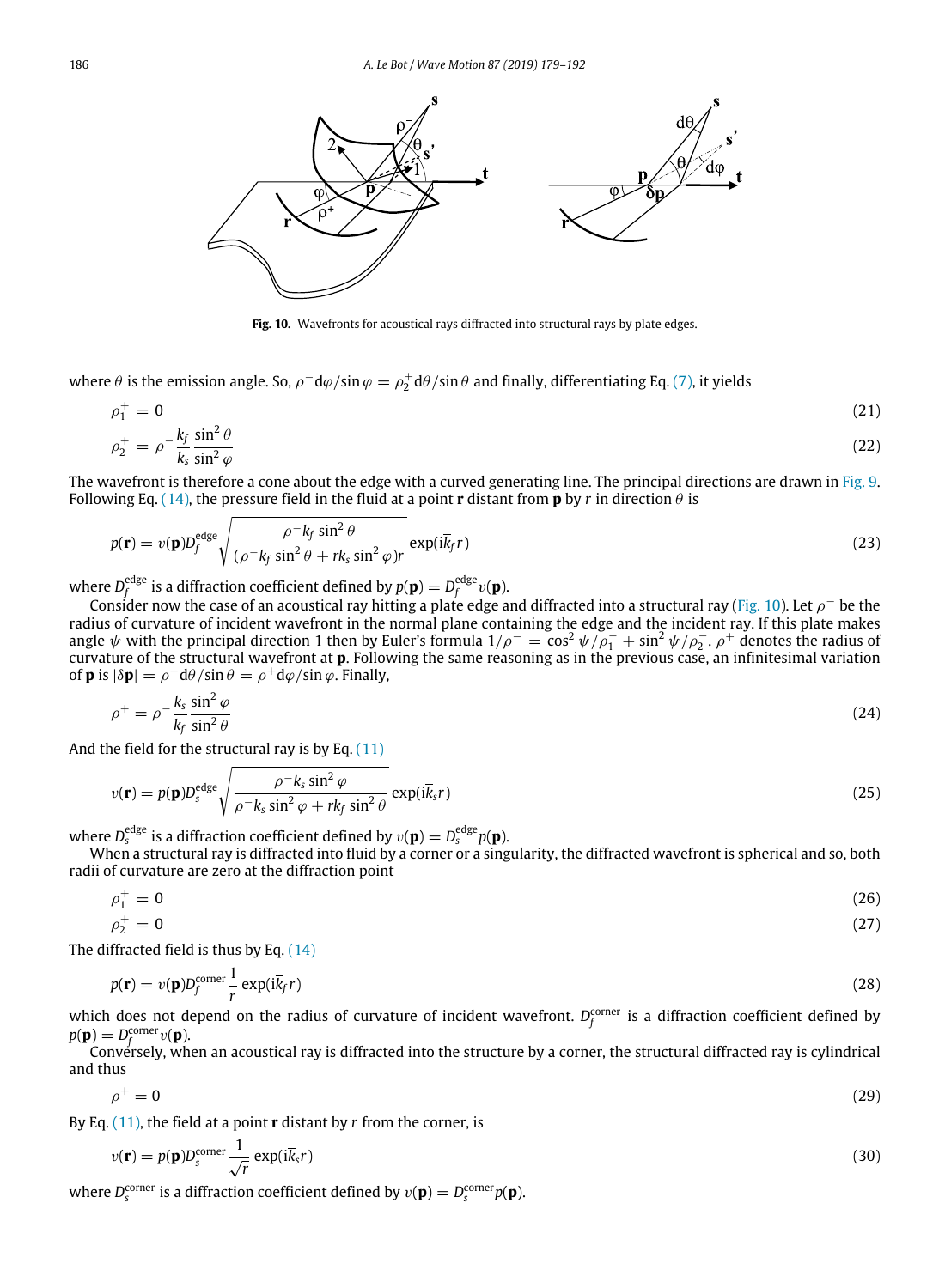#### **6. Diffraction coefficients**

 $R_e$ 

<span id="page-8-6"></span><span id="page-8-5"></span><span id="page-8-4"></span><span id="page-8-3"></span><span id="page-8-2"></span><span id="page-8-1"></span> $-2 \sin \omega$ 

<span id="page-8-0"></span>This section gives explicit relationship for the detachment coefficient *L<sup>f</sup>* , the attachment coefficient *L<sup>s</sup>* , and the diffraction coefficients  $D_f^{\text{edge}}$  and  $D_s^{\text{edge}}$ . Other coefficients useful in practice are also provided. For each coefficient, we specify a reference or give the complete calculation in appendices. From now, the light fluid assumption will always be admitted. The time convention is exp (−iω*t*).

In this section, we shall denote by  $\rho_0$  the density of the light fluid (air) and  $k_f = \omega/c_f$  the acoustical wavenumber where  $c_f$  is the sound speed. The plate is thin and has bending stiffness  $B=Eh^3/12(1-\nu^2)$  where  $E$  is Young's modulus,  $h$  the plate thickness and ν the Poisson coefficient. The plate has mass per unit area *m*. At frequency ω, the structural wavenumber is  $k_{\rm s} = (m\omega^2/B)^{1/4}$  and the phase speed in plate is  $c_{\rm s} = (B\omega^2/m)^{1/4}$ .

The problem of a supersonic structural ray radiating sound rays during its travel, shown in [Fig.](#page-2-3) [2,](#page-2-3) exhibits a detachment coefficient *L<sup>f</sup>* in Eq. [\(18\)](#page-6-2). This coefficient is calculated by considering the canonical problem of a structural plane travelling in an infinite plate and radiating a sound plane wave. This canonical problem is classical in the literature (see for instance [[18](#page-13-17)], page 502). The sound plane wave is emitted at angle  $\theta_0$  and its magnitude may be calculated by applying the continuity condition at the fluid–plate interface.  $L_f$  is determined by  $p = L_f v$  where p and v are respectively the pressure and plate deflection waves. With the above notations, this gives the following detachment coefficient for sound radiation

$$
L_f = \frac{-i\rho_0 \omega^2}{\sqrt{k_f^2 - k_s^2}}\tag{31}
$$

when  $c_s > c_f$  and zero otherwise. Note that  $L_f$  is a complex number. This value of  $L_f$  must be substituted in Eq. ([18](#page-6-2)).

In the reciprocal problem, a sound ray hits the plate at incidence  $\theta_0$  and transformed into a structural ray. The canonical problem, a sound plane wave impinging on an infinite plate at incidence  $\theta_0$  and giving rise to a structural plane wave, is strictly equivalent to the previous canonical problem of sound radiation, excepted that the time must be reversed. The attachment coefficient  $L_s$  which appears in Eq. [\(20\)](#page-6-3) is then obtained by applying  $v = L_s p$  where v is the plate deflection and *p* the acoustical pressure on the plate surface. It yields

$$
L_s = -\frac{1}{L_f} \tag{32}
$$

Note that the minus sign comes from the time inversion (formally equivalent to the substitution i → −i). This value of *L<sup>s</sup>* must be substituted in Eq. [\(20\)](#page-6-3).

In the third problem, a structural ray impinging on a plate edge at incidence  $\varphi$  is diffracted into the fluid as shown in [Fig.](#page-3-2) [3.](#page-3-2) The associated canonical problem considers a structural plane wave impinging on the straight edge of a semi-infinite plate. The structural wave is both reflected into the plate and diffracted into the fluid. The following values of the reflection coefficient defined as the ratio of reflected to incident plane wave magnitudes, are calculated by assuming that the plate is *in vacuo* (see [Appendix](#page-12-1) [B](#page-12-1) for details).

$$
R_{s} = -1
$$
 for simply supported edge (33)

$$
R_s = \frac{\sin \varphi + i\sqrt{1 + \cos^2 \varphi}}{1 + \sqrt{1 + \cos^2 \varphi}}
$$
 for clamped edge (34)

$$
\sin \varphi - i \sqrt{1 + \cos^2 \varphi}
$$
\n
$$
R_{\rm s} = \frac{-i \frac{\sqrt{1 + \cos^2 \varphi}}{\sin \varphi} \left[1 - (1 - \nu) \cos^2 \varphi\right]^2 - \left[1 + (1 - \nu) \cos^2 \varphi\right]^2}{i \frac{\sqrt{1 + \cos^2 \varphi}}{\sin \varphi} \left[1 - (1 - \nu) \cos^2 \varphi\right]^2 - \left[1 + (1 - \nu) \cos^2 \varphi\right]^2}
$$
\nfor free edge

\n
$$
(35)
$$

An evanescent wave is also reflected in the plate by the edge. In the same condition, the reflection coefficients for this evanescent wave are

$$
R_e = 0
$$
 for simply supported edge (36)

$$
= \frac{2 \sin \varphi}{\sin \varphi - i \sqrt{1 + \cos^2 \varphi}}
$$
 for clamped edge (37)

$$
R_e = \frac{2\left[1 - (1 - \nu)^2 \cos^4 \varphi\right]}{-i \frac{\sqrt{1 + \cos^2 \varphi}}{\sin \varphi} \left[1 - (1 - \nu) \cos^2 \varphi\right]^2 + \left[1 + (1 - \nu) \cos^2 \varphi\right]^2}
$$
 for free edge (38)

Note that the *in vacuo* assumption only gives a zero-order approximation of the actual reflection coefficients in the presence of a fluid loading. In particular from Eqs. ([33](#page-8-1)), ([34](#page-8-2)), ([35](#page-8-3)), we get  $|R_s|^2=1$  which shows that all energy is reflected into the plate. These reflection coefficient will turn out to be useful when we will consider the radiation problem in Section [7](#page-9-0) and the transmission problem in Section [8.](#page-10-0)

The diffraction coefficient  $D_f^{\rm edge}$  in Eq. [\(23\)](#page-7-1) is obtained by solving the same canonical problem of a structural plane wave impinging on the edge of a plate at incidence  $\varphi$  (see [Fig.](#page-3-2) [3](#page-3-2)). The rigorous solution to this canonical problem requires the application of the Wiener–Hopf technique (see [[19](#page-13-18)[–21\]](#page-13-19) for a complete solution with various boundary conditions). We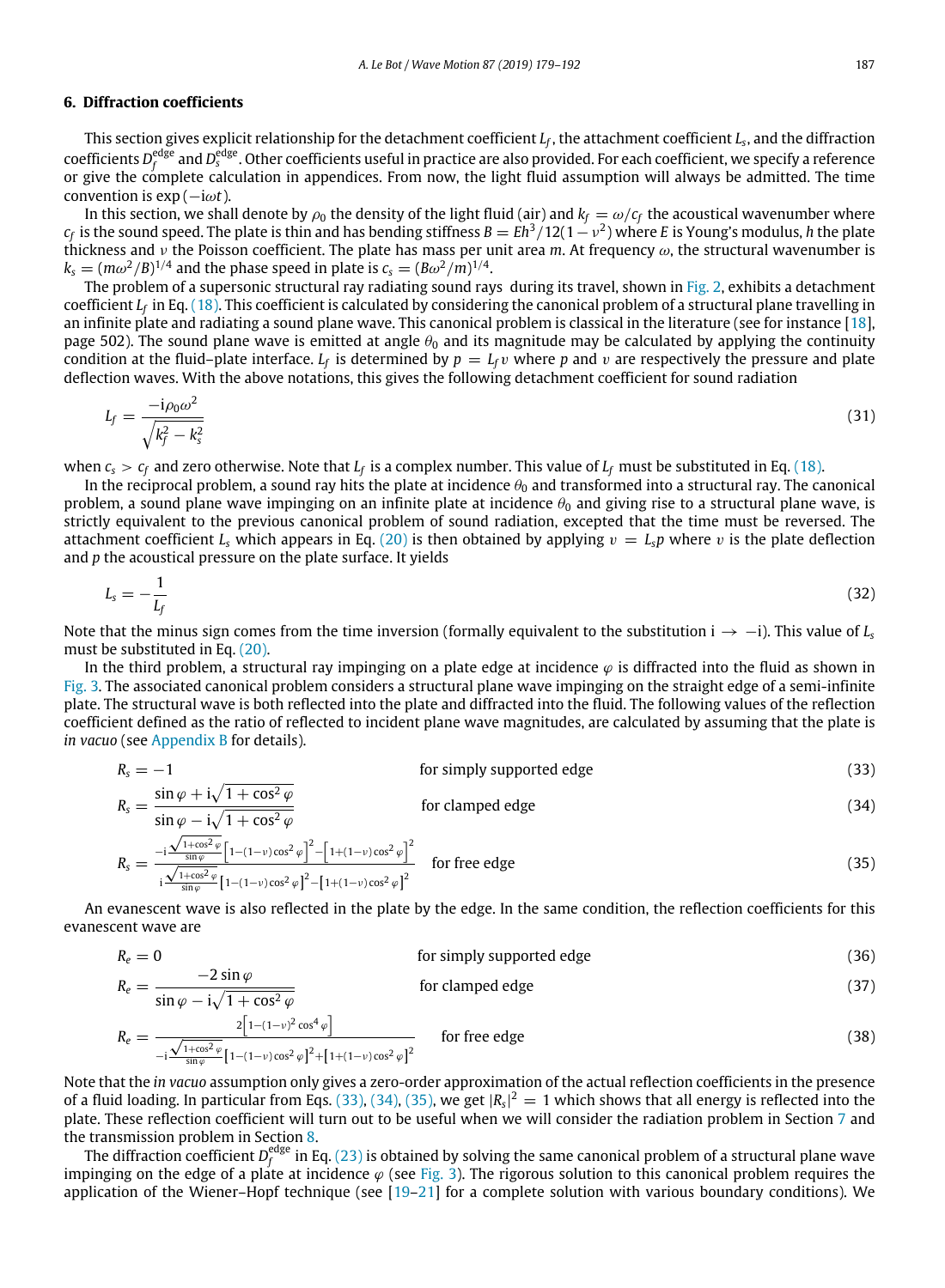give below a version of  $D_f^{\text{edge}}$  which follows the simplified method described in [[22](#page-13-20)[,23\]](#page-13-21). It is obtained under the light fluid assumption by solving the Helmholtz equation with *in vacuo* deflection field as boundary conditions. The plate is assumed to be baffled. The polar angle about the edge is noted  $\alpha$  ([Fig.](#page-3-2) [3\)](#page-3-2) and the incidence angle  $\varphi$ . We have seen in Section [3](#page-1-1) that no ray is diffracted when  $\varphi <$  arccos  $c_s/c_f$ , we can therefore assume that  $k_f>k_s\cos\varphi.$  The diffraction coefficient is then

$$
D_f^{\text{edge}}(\varphi, \alpha) = -\rho_0 \omega^2 \frac{\hat{u}(k_f \sin \theta \cos \alpha)}{\sin \theta \sqrt{2\pi k_f}} \exp\left(i\frac{\pi}{4}\right)
$$
(39)

where the function  $\hat{u}$  is

$$
\hat{u}(s) = \frac{-i}{k_s \sin \varphi - s} + \frac{iR_s}{k_s \sin \varphi + s} + \frac{R_e}{k_s (1 + \cos^2 \varphi)^{1/2} - is}
$$
(40)

In these relationships, the emission angle  $\theta$  is related to incidence angle  $\varphi$  by Eq. [\(7\)](#page-3-1). This value of  $D_f^{\rm edge}$  may be substituted in Eq. [\(23\)](#page-7-1).

In the fourth problem, the reciprocal of the third one, an acoustical ray hits the plate edge and is diffracted in both structural ray and acoustical rays. The corresponding canonical problem is an acoustical plane wave hitting an edge of a semi-infinite plate with incidence  $\theta$  tangent to the edge and polar angle  $\alpha$  ([Fig.](#page-3-2) [3](#page-3-2)). Again, a rigorous solution is a problem of complex analysis. In [[22](#page-13-20)], it is proposed to estimate the diffracted field under the light fluid assumption by remarking that the incident sound wave imposes a forced field in the plate which does not satisfy the plate boundary conditions. The method consists in enforcing the boundary conditions of the plate by adding a structural plane wave of wavenumber *k<sup>f</sup>* and an evanescent wave, both in direction φ. The diffraction coefficient D<sup>edge</sup> is the magnitude of this structural plane wave

$$
D_{s}^{\text{edge}}(\theta,\alpha) = \frac{\mathrm{i}[1+\cos^{2}\varphi + (\frac{k_{f}}{k_{s}}\sin\theta\cos\alpha)^{2}]k_{f}\sin\theta\sin\alpha}{2\rho_{0}\omega^{2} + \mathrm{i}B[k_{f}^{4}(1-\sin^{2}\theta\sin^{2}\alpha)^{2} - k_{s}^{4}]k_{f}\sin\theta\sin\alpha}
$$
(41)

for simply supported edge. The emission angle  $\varphi$  is related to incidence angle  $\theta$  by Eq. [\(7\)](#page-3-1). This diffraction coefficient appears in Eq. [\(25\)](#page-7-2).

Unfortunately, the canonical problem of a structural plane wave hitting a corner or any other singularity of a plate has not been solved analytically. No simple expression for the corresponding acoustical diffraction coefficient are available in the literature. Similarly, the reciprocal canonical problem of an acoustical plane wave hitting a corner has not been solved. Especially, the diffraction coefficient attached to structural waves emanating from the edge is unknown.

Other diffraction or reflection coefficients are useful in practice. For instance, in the example of sound transmission that will be discussed in Section [8](#page-10-0), we shall need to consider the problem of a sound ray hitting a plate and split into reflected and transmitted rays. The associated canonical problem is a sound plane wave impinging on a thin infinite plate with incidence  $\theta$  normal to the plate. This is a standard problem in the literature. The reflection and transmission coefficients are (see for instance [[13](#page-13-12)], page 232)

$$
R_f(\theta) = \frac{i[B(k_f \sin \theta)^4 - m\omega^2]k_f \cos \theta}{2\rho_0 \omega^2 + i[B(k_f \sin \theta)^4 - m\omega^2]k_f \cos \theta}
$$
\n(42)

$$
T_f(\theta) = 2\rho_0 \omega^2 + i[B(k_f \sin \theta)^4 - m\omega^2]k_f \cos \theta
$$
  
\n
$$
T_f(\theta) = \frac{2\rho_0 \omega^2}{2\rho_0 \omega^2 + i[B(k_f \sin \theta)^4 - m\omega^2]k_f \cos \theta}
$$
\n(43)

A final problem that may be of practical interest is a fluid loaded plate excited by a transverse point force. Under such a √ concentrated excitation, two waves emanate from the driven point. The structural wave is cylindrical  $v(r)=A_s\exp({\rm i}k_s r)/\sqrt{r}$ where *r* is the source-receiver distance. The acoustical wave is spherical of the form  $p(r) = A_f \exp(ik_f r)/r$ . The amplitudes  $A_{\alpha}$ ,  $\alpha = s$ , *f* have been calculated under the light fluid assumption in [\[18](#page-13-17),[24\]](#page-13-22). They will not be used in the rest of this paper.

## **7. Radiation of sound**

<span id="page-9-0"></span>In this section, we detail a simple application of GTD to a sound radiation problem.

We consider a structural plane wave incident on the edge of a semi infinite baffled plate as shown in [Fig.](#page-10-1) [11.](#page-10-1) Let **r** denote a point above the plate. To determine the acoustical pressure at this point, we need to make an inventory of all rays passing through that point. First, the incident ray is diffracted by the edge leading to the field  $p_1$ . Since any point in the fluid is located on a unique Keller's cone, the point **r** is always reached by such a diffracted ray. Secondly, in the supersonic frequency range, the incident structural ray radiates continuously acoustical rays at angle  $\theta_0$  which may reach the reception point **r**. The attached field is noted  $p_2$ . Finally, the incident ray is reflected by the edge and the resulting reflected plane wave also radiates acoustical rays at angle  $-\theta_0$  whose field is noted  $p_3$ . Three zones are thus clearly defined depending on the number of rays reaching **r**. They are summarized as follows.

- zone I:  $p(\mathbf{r}) = p_1(\mathbf{r})$
- zone II:  $p(\mathbf{r}) = p_1(\mathbf{r}) + p_2(\mathbf{r})$
- zone III:  $p(\mathbf{r}) = p_1(\mathbf{r}) + p_2(\mathbf{r}) + p_3(\mathbf{r})$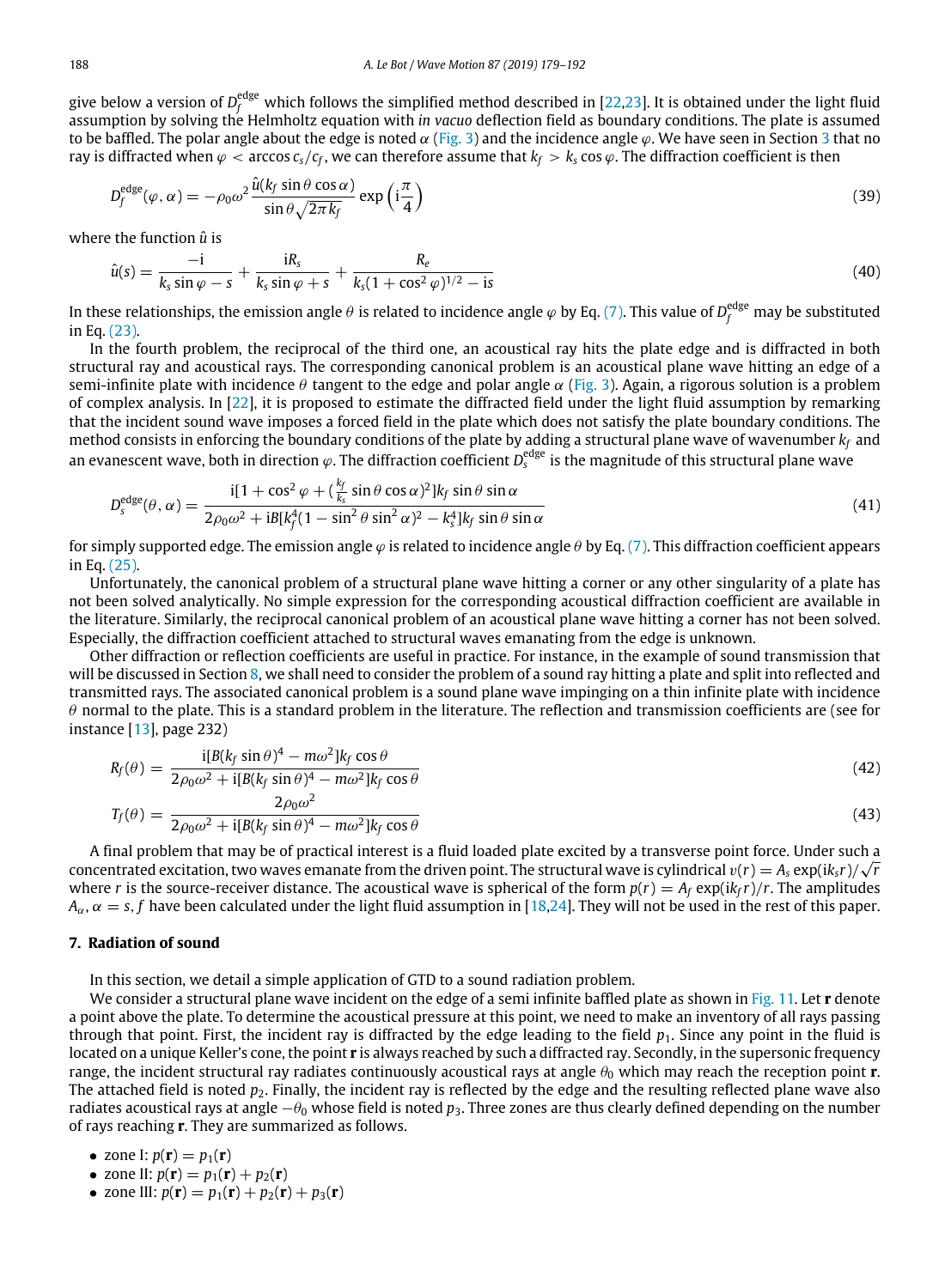

<span id="page-10-1"></span>**Fig. 11.** Plane wave hitting the edge of a plate. Three rays are radiated towards the fluid and three zones numbered in Roman characters are defined depending on the number of rays reaching the zone.



<span id="page-10-2"></span>**Fig. 12.** Cylindrical wave hitting the plate. Six rays are transmitted through the plate and six zones numbered in Roman characters are defined depending on the number of rays reaching the zone.

These zones and the three types of acoustical rays are shown in [Fig.](#page-10-1) [11.](#page-10-1)

Now, let us calculate the field attached to each ray. The incident structural ray is assumed to be a plane wave with a unit magnitude ( $\rho^- = \infty$ ). Firstly, the diffracted field is by Eq. ([23](#page-7-1))

$$
p_1(\mathbf{r}) = \exp(i\overline{k}_s d_1) D_f^{\text{edge}}(\alpha) \frac{\exp(i k_f r_1)}{\sqrt{r_1}}
$$
(44)

where  $d_1 = |\mathbf{p}_1 - \mathbf{s}|$  and  $r_1 = |\mathbf{p}_1 - \mathbf{r}|$ . The term exp( $i\bar{k}_s d_1$ ) is attached to the structural part of the ray while where  $a_1 = |{\bf p}_1 - {\bf s}|$  and  $r_1 = |{\bf p}_1 - {\bf r}|$ . The term exp(i $k_s a_1$ ) is attached to the structural part of the ray while  $D_f^{\rm edge}$  exp(i $\overline{k}_f r_1$ )/ $\sqrt{r_1}$  is the cylindrical acoustical wave from the edge to the recei incident ray is by Eq. ([18\)](#page-6-2)

$$
p_2(\mathbf{r}) = \exp(i\bar{k}_s d_2) L_f \exp(i\bar{k}_f r_2)
$$
\n(45)

where  $d_2=|\bm{p}_2-\bm{s}|$  and  $r_2=|\bm{p}_2-\bm{r}|$ .  $L_f$  is the factor for radiation and exp(i $\bar{k}_f r_2$ ) the field attached to the acoustical plane wave. Thirdly, the field radiated by the reflected ray is

$$
p_3(\mathbf{r}) = \exp(i\bar{k}_s d_1) R_s \exp(i\bar{k}_s d_3) L_f \exp(i\bar{k}_f r_3)
$$
\n(46)

where  $d_3 = |\mathbf{p}_3 - \mathbf{p}_1|$  and  $r_3 = |\mathbf{p}_3 - \mathbf{r}|$ . The term  $R_s \exp(i\bar{k}_s d_3)$  is due to the reflected field.

This simple example illustrates the ease with which a ray-tracing approach applies to sound radiation problems. Of course, the semi-infinite nature of the plate leads a small number of rays. In the case of a finite plate, successive reflections occur on plates edges and the fields are series of structural rays radiating sound rays. An energetic approach to this problem is presented in [[25](#page-13-23)[,26\]](#page-13-24).

#### **8. Transmission of sound**

<span id="page-10-0"></span>The second application is concerned with a transmission problem. Consider a cylindrical acoustical wave emanating from the source point **s** and impinging on a semi-infinite baffled plate as shown in [Fig.](#page-10-2) [12](#page-10-2). One searches the acoustical field in the lower half-plane. From the source **s** to the receiver point **r**, six rays can propagate. The first one is the acoustical ray that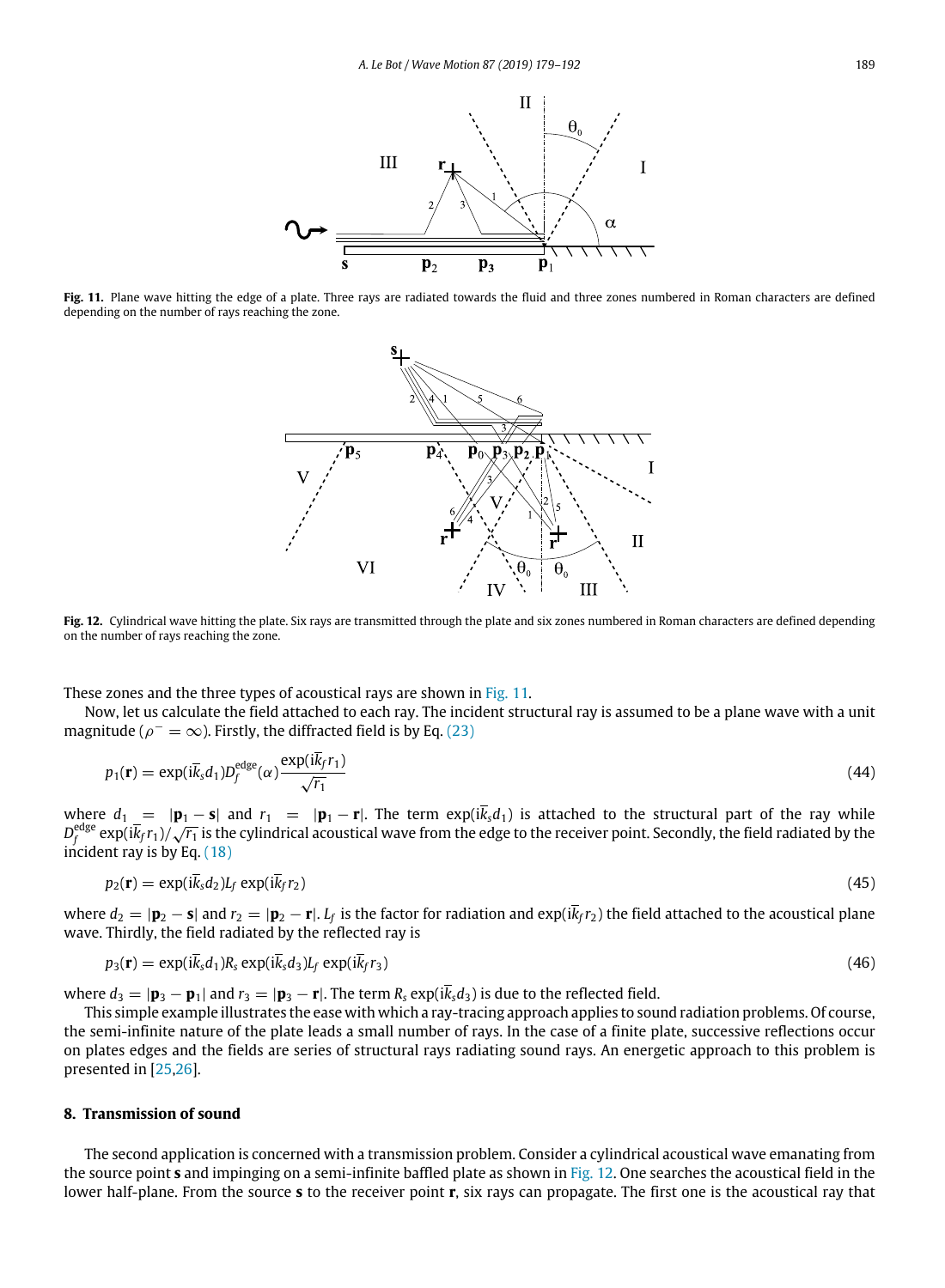reaches the receiver point in straight line directly through the plate. The field is noted  $p_1$  with

$$
p_1(\mathbf{r}) = \frac{\exp(i\bar{k}_f s_0)}{\sqrt{s_0}} T_f \frac{\sqrt{s_0}}{\sqrt{s_0 + r_0}} \exp(i\bar{k}_f r_0)
$$
\n(47)

where  $s_0 = |\mathbf{p}_0 - \mathbf{s}|$  and  $r_0 = |\mathbf{p}_0 - \mathbf{r}|$ . The second ray is absorbed by the structure at incidence  $\theta_0$ , travels in the plate, and is radiated into the lower fluid with emission angle  $\theta_0$ . The corresponding field is

$$
p_2(\mathbf{r}) = \frac{\exp\left(i k_f s_4\right)}{\sqrt{s_4}} L_s \exp\left(i \overline{k}_s d_1 \right) L_f \exp\left(i \overline{k}_f r_3\right) \tag{48}
$$

where  $s_4 = |\mathbf{p}_4 - \mathbf{s}|$ ,  $r_3 = |\mathbf{p}_3 - \mathbf{r}|$  and  $d_1 = |\mathbf{p}_4 - \mathbf{p}_3|$ . The third one is similar to the second one, although it is reflected by the edge before to be radiated.

$$
p_3(\mathbf{r}) = \frac{\exp(ik_f s_4)}{\sqrt{s_4}} L_s \exp(i\bar{k}_s d_2) R_s \exp(i\bar{k}_s d_3) L_f \exp(i\bar{k}_f r_2)
$$
\n(49)

where  $r_2 = |\mathbf{p}_2 - \mathbf{r}|$ ,  $d_2 = |\mathbf{p}_1 - \mathbf{p}_4|$  and  $d_3 = |\mathbf{p}_1 - \mathbf{p}_2|$ . The fourth ray is successively absorbed at incidence  $\theta_0$  and diffracted by the edge.

$$
p_4(\mathbf{r}) = \frac{\exp(i\overline{k}_f s_4)}{\sqrt{s_4}} L_s \exp(i\overline{k}_s d_2) D_f^{\text{edge}} \frac{\exp(i\overline{k}_f r_1)}{\sqrt{r_1}}
$$
(50)

where  $r_1 = |\mathbf{p}_1 - \mathbf{r}|$ . The fifth one is the acoustical ray impinging on the edge and directly diffracted towards the receiver point.

$$
p_5(\mathbf{r}) = \frac{\exp(i\bar{k}_f s_1)}{\sqrt{s_1}} D_f^{\text{edge}} \frac{\exp(i\bar{k}_f r_1)}{\sqrt{r_1}}
$$
(51)

with  $s_1 = |p_1 - s|$ . Finally, the sixth ray is diffracted into the structure by the edge, travels into the structure and is radiated with emission angle  $\theta_0$  towards the receiver point. Its field is

$$
p_6(\mathbf{r}) = \frac{\exp\left(i k_f s_1\right)}{\sqrt{s_1}} D_s^{\text{edge}} \exp\left(i \overline{k}_s d_3\right) L_f \exp\left(i \overline{k}_f r_2\right) \tag{52}
$$

These rays do not reach every point of the lower half-plane and the pattern. They are summarized as follows.

- zone I:  $p(r) = p_4 + p_5$
- zone II:  $p(r) = p_1 + p_4 + p_5$
- zone III:  $p(\mathbf{r}) = p_1 + p_2 + p_4 + p_5$
- zone IV:  $p(\mathbf{r}) = p_1 + p_4 + p_5$
- zone V:  $p(\mathbf{r}) = p_1 + p_2 + p_3 + p_4 + p_5 + p_6$
- zone VI:  $p(\mathbf{r}) = p_1 + p_3 + p_4 + p_5 + p_6$

These zones and the three types of acoustical rays are shown in [Fig.](#page-10-2) [12.](#page-10-2)

#### **9. Conclusion**

In this paper, the geometrical theory of diffraction has been applied to sound radiation and structural response of plane structures. It has been shown that fluid–structure interaction gives rise to six structural–acoustical rays. These are radiation of supersonic structural rays, diffraction by edges of structural rays, diffraction by corners of structural rays, absorption of acoustical rays at incidence  $\theta_0$ , absorption of acoustical rays by edges, absorption of acoustical rays by corners. Some of these rays may not exist in particular situations. Their existence are specified by Snell's laws derived from Fermat's principle. In practice, a complete description of a problem requires all other classical rays such as structural–structural rays reflected by edges, diffracted by corners and acoustical–acoustical rays reflected by plates, transmitted through plates, diffracted by edges, corners, creeping rays and so on.

#### **Acknowledgements**

The author would like to thank V. Cotoni for the fruitful debates on ray theories, energetic approaches and the solving of canonical problems. This work was supported by the CNRS and Labex CeLyA of Université de Lyon, France, operated by the French National Research Agency (ANR-10-LABX-0060/ANR-11-IDEX-0007). This support is greatly appreciated.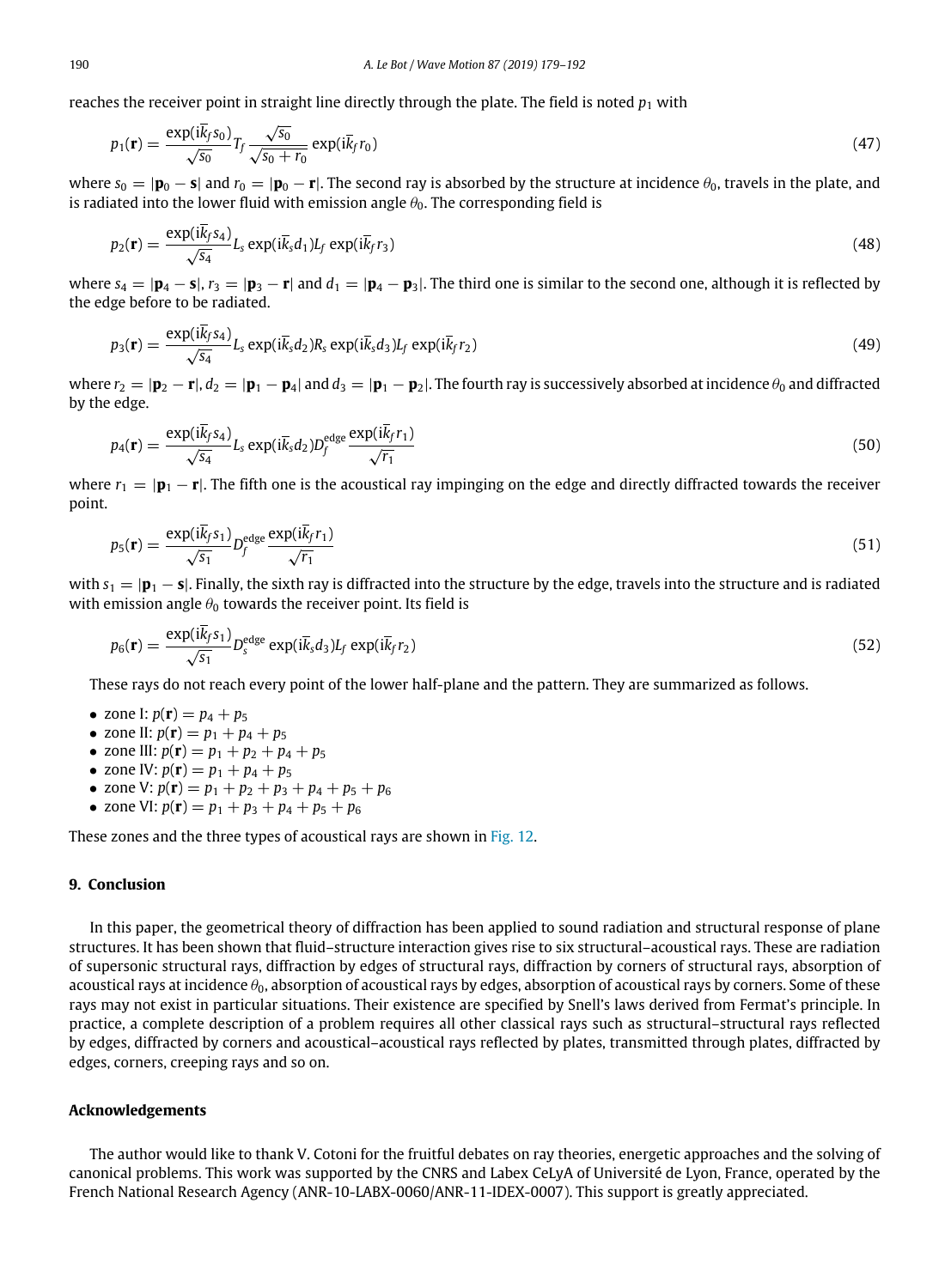#### **Appendix A**

<span id="page-12-0"></span>In this Appendix some basic relationships related to the fluid–structure interaction are derived. The plate has mass per unit area *m* and bending stiffness  $B = Eh^3/12(1 - v^2)$  where *E* is Young's modulus, *h* the plate thickness and *v* Poisson's coefficient. The circular frequency is noted ω and the time convention is exp (−iω*t*). The *in vacuo* the plate wavenumber is  $k_v=(m\omega^2/B)^{1/4}.$  The fluid has volumic mass  $\rho_0$  and speed of sound  $c_f.$  The wavenumber of acoustical waves is  $k_f=\omega/c_f.$ In the presence of material damping, a complex wavenumber is introduced. For the plate,  $\bar{k}_v = k_v(1 + \text{i}\eta/4)$  where  $\eta$  is the damping loss factor of the material. In the fluid,  $\bar{k}_f=k_f+{\rm i}m_f$  where  $m_f$  is the sound absorption coefficient. When the coupling between plate and fluid is taken into account, the structural wavenumber is no longer  $\bar k_v$  but  $\bar k_s$ . The continuity of velocity on the plate gives the dispersion equation

<span id="page-12-2"></span>
$$
B(\bar{k}_s^4 - \bar{k}_v^4) = \frac{-2i\rho_0\omega^2}{(\bar{k}_f^2 - \bar{k}_s^2)^{1/2}}
$$
(A.1)

This equation has five solutions for  $\bar k_\mathfrak{s}$  but only one is physical corresponding to a decreasing travelling wave. The real wavenumber  $k_s$  and the absorption coefficient  $m_s$  are simply obtained by separating the real and imaginary parts  $\bar{k}_s$  =  $k_s + \mathrm{i}m_s$ .

In the case of light fluid, a first order development of Eq. [\(A.1](#page-12-2)) gives an approximate solution of  $\bar k_\mathfrak{s}$ . Let rewrite the dispersion equation ([A.1\)](#page-12-2) with the dimensional parameters  $\epsilon = 2\rho_0/(mk_v)$ ,  $\zeta = k_f/k_v$  and  $x = k_s/k_v$ , it yields

$$
(x^4 - 1)(\zeta^2 - x^2)^{1/2} = -i\epsilon \tag{A.2}
$$

The first order solution in powers of  $\epsilon$  is  $x = 1 - i\epsilon/4(\zeta^2 - 1)^{1/2}$ . Finally

$$
k_s = \begin{cases} k_v + \frac{\epsilon k_v}{4(1-\zeta^2)^{1/2}} & \text{for } \zeta < 1\\ k_v & \text{for } \zeta > 1 \end{cases}
$$
 (A.3)

and

<span id="page-12-3"></span>
$$
m_s = \begin{cases} \frac{\eta k_v}{4} & \text{for } \zeta < 1\\ \frac{\eta k_v}{4} + \frac{\epsilon k_v}{4(\zeta^2 - 1)^{1/2}} & \text{for } \zeta > 1 \end{cases} \tag{A.4}
$$

Remark that  $\zeta = c_f/c_v$  where  $c_v = (B/m)^{1/4}\sqrt{\omega}$  represents the in vacuo Mach number. For a supersonic structural wave  $\zeta > 1$  and for a subsonic wave  $\zeta < 1$ . We may observe in Eq. [\(A.4](#page-12-3)) that when  $\zeta < 1$ , the structural attenuates under the action of material damping only. But when  $\zeta > 1$ , the triggering of sound radiation imposes an additional attenuation due to a transfer of energy to the fluid.

#### **Appendix B**

<span id="page-12-1"></span>We consider the problem of a structural plane wave reflecting on a plate edge [\[27\]](#page-13-25). The edge is along the *y*-axis and the *x*-axis is inward the plate. The time convention is exp(−iω*t*). The structural wavenumber is noted *k* and is complex-valued. For a unit incident plane wave with incidence  $\varphi$  with the tangent to the edge ([Fig.](#page-3-2) [3\)](#page-3-2), the deflection is

$$
v = \left[ \exp(-ikx \sin \varphi) + R_s \exp(ikx \sin \varphi) + R_e \exp(-kx\sqrt{1 + \cos^2 \varphi}) \right]
$$
  
×  $\exp(iky \cos \varphi)$  (B.1)

The boundary conditions determine the unknowns  $R_{\rm s}$  and  $R_{e}$ . Three cases are solved. First, for a simply supported edge, the boundary conditions are

$$
v(0, y) = \frac{\partial^2 v}{\partial x^2}(0, y) + v \frac{\partial^2 v}{\partial y^2}(0, y) = 0
$$
\n(B.2)

By remarking that  $\partial_{yy}v = 0$  since  $v = 0$  along the *y*-axis, this leads to the set of linear equations

$$
0 = 1 + R_s + R_e,
$$
  
\n
$$
0 = (1 + R_s) \sin^2 \varphi - R_e [1 + \cos^2 \varphi]
$$
\n(B.3)

The solution is  $R_s = -1$ ,  $R_e = 0$  given in Eqs. [\(33\)](#page-8-1), ([36](#page-8-4)).

Second, for a clamped edge, the conditions are

$$
v(0, y) = \frac{\partial v}{\partial x}(0, y) = 0,\tag{B.5}
$$

that is

$$
0 = 1 + R_s + R_e \tag{B.6}
$$

$$
0 = i(1 - R_s)\sin\varphi + R_e\sqrt{1 + \cos^2\varphi}
$$
\n(B.7)